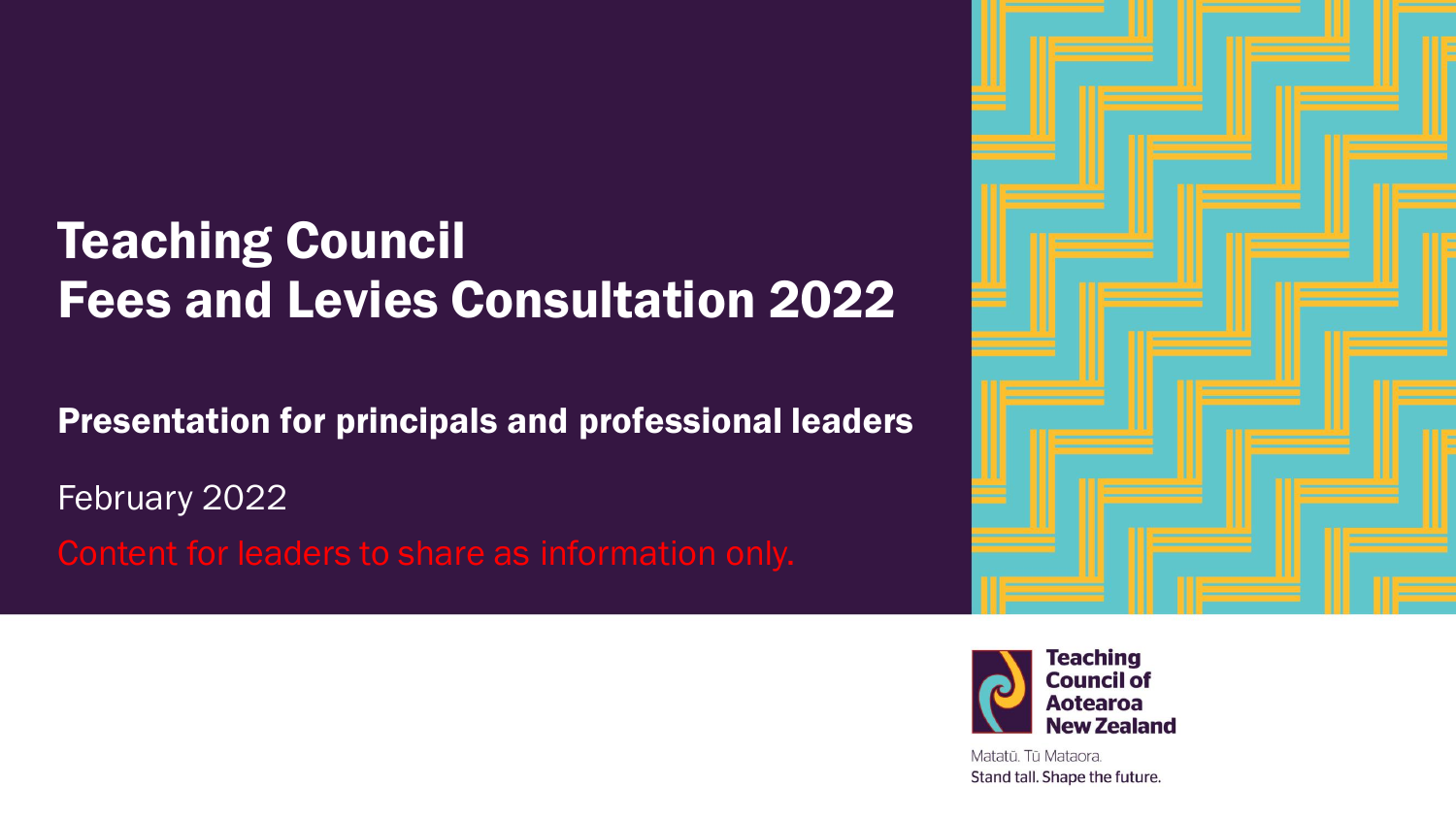### Content

- 1. The consultation
- 2. Independent Review: Actual and Reasonable Costs
- 3. Difference between fees and levies
- 4. Impacts of inflation
- 5. The judicial review
- 6. Funding from the Government
- 7. Payments by instalments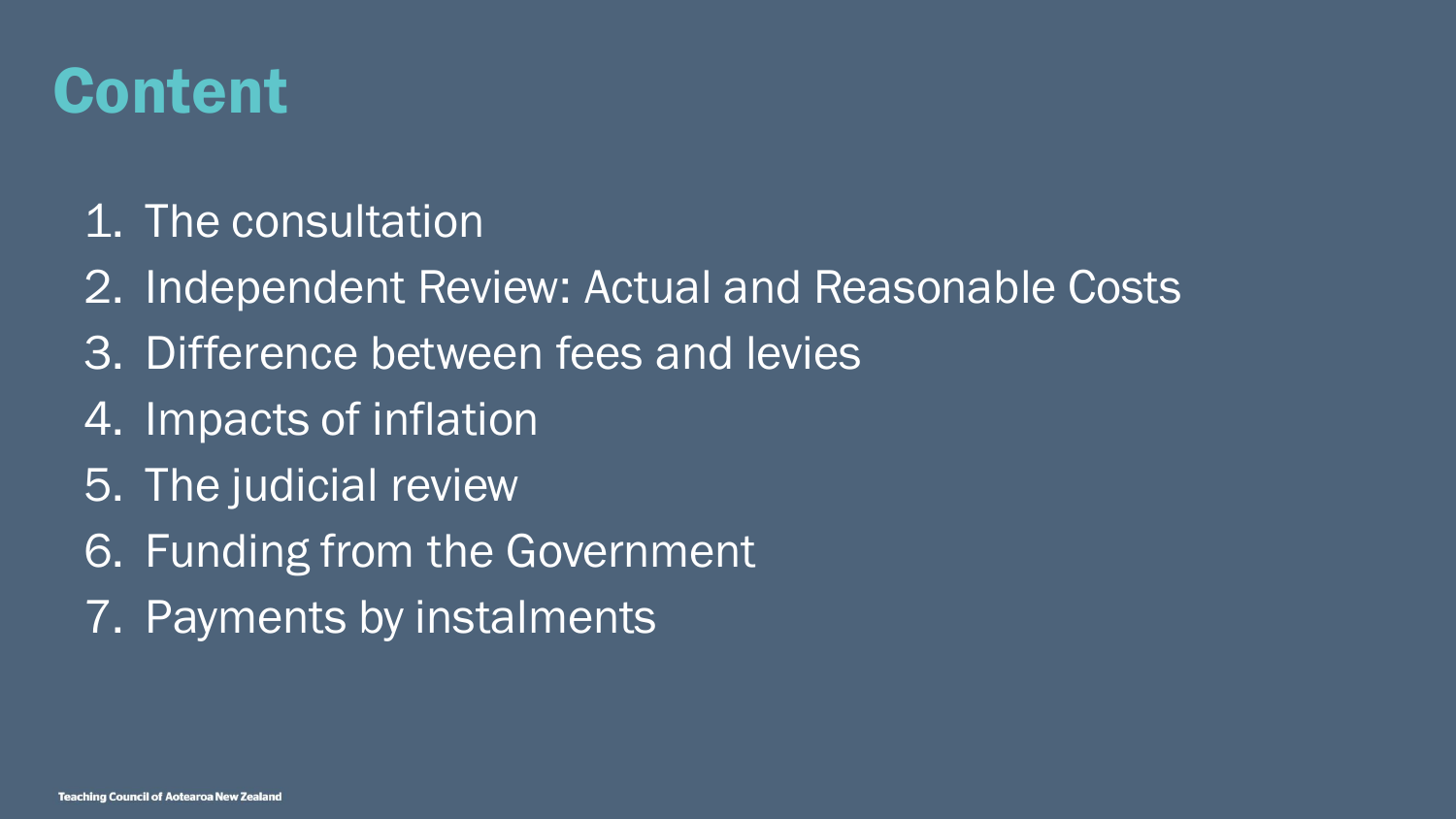## 1. The consultation

The Teaching Council's consultation is asking the profession for their views on a proposed increase on the fees and levies they pay the Teaching Council.

The planned consultation begins mid-February 2022 and closes at 5pm on Friday 1 April 2022, which gives anyone who wants to make a submission around six weeks to do so.

If for some reason that's not enough time you can request an extension, details on how to do that are included in the consultation document.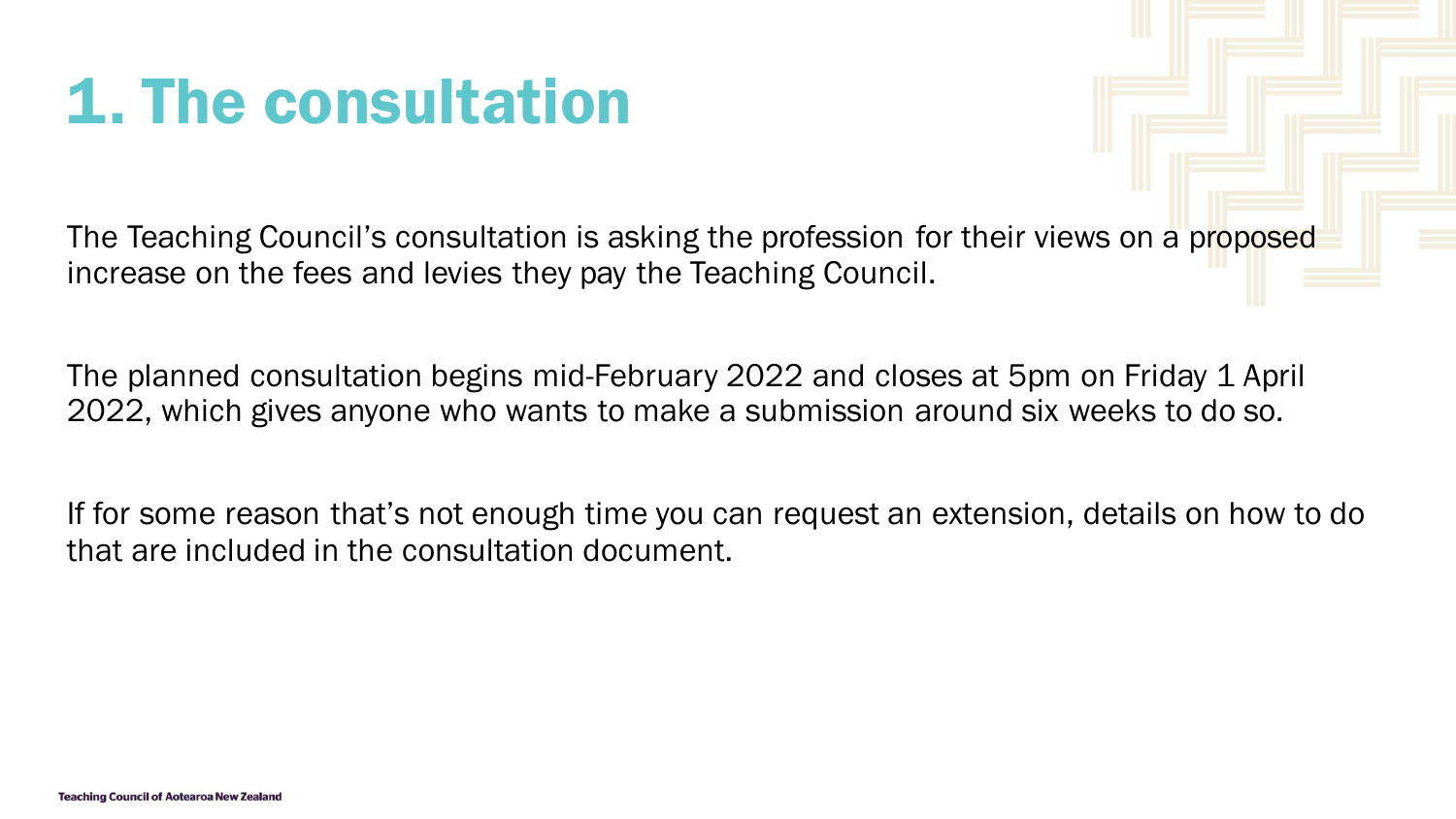# Why is the Teaching Council consulting?

- The amount paid to the Teaching Council by teachers has not increased in 12 years. That means that while costs have increased for the Council to perform its mandatory statutory functions, the fees paid by the profession have not.
- The Government has also decided to no longer subsidise the council, limiting the options available to the Teaching Council. The Teaching Council must operate in a financially responsible manner, so it must collect fees and levies in order to perform its functions.
- Late last year, The Education and Training (Teaching Council fees, levies, and costs) Amendment Bill progressed through Parliament, and following royal assent, became law.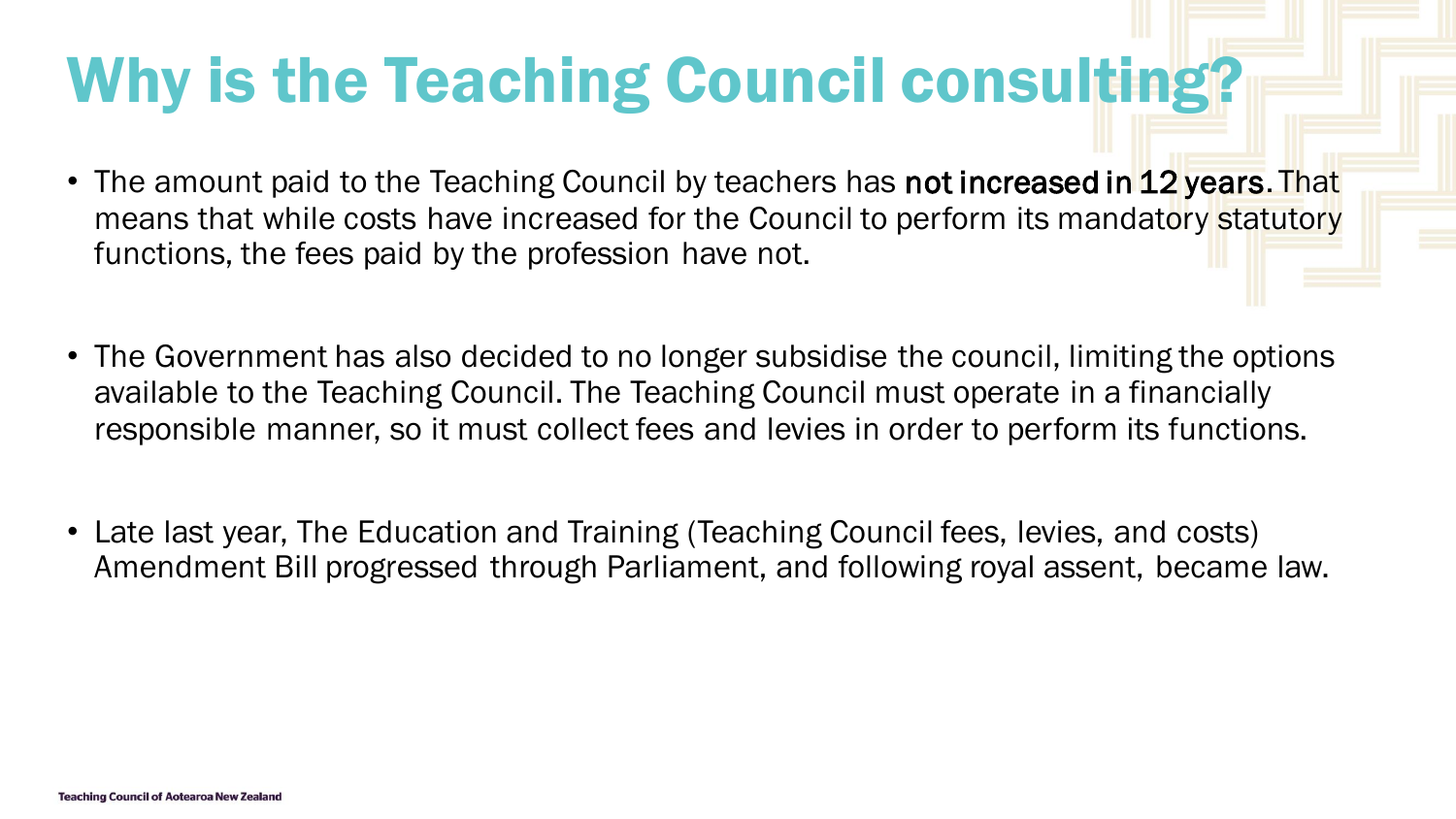### 2. Actual and reasonable costs

- Deloitte New Zealand undertook an independent analysis of the Council's costs, as a means to test the Council's own analysis and make sure that the proposed fees and levies accurately represent the reality of delivering their services to teachers and strengthening/upholding the profession.
- They based their assessment on:
	- benchmarking against similar organisations using publicly available information
	- Council's cost management practices
	- Council's forecast costs over the period that the fees and levies are being proposed for
- This analysis confirmed that the costs are actual and reasonable.
- Deloitte was also asked to consider the appropriate period over which to charge the fee and confirmed that three years was appropriate.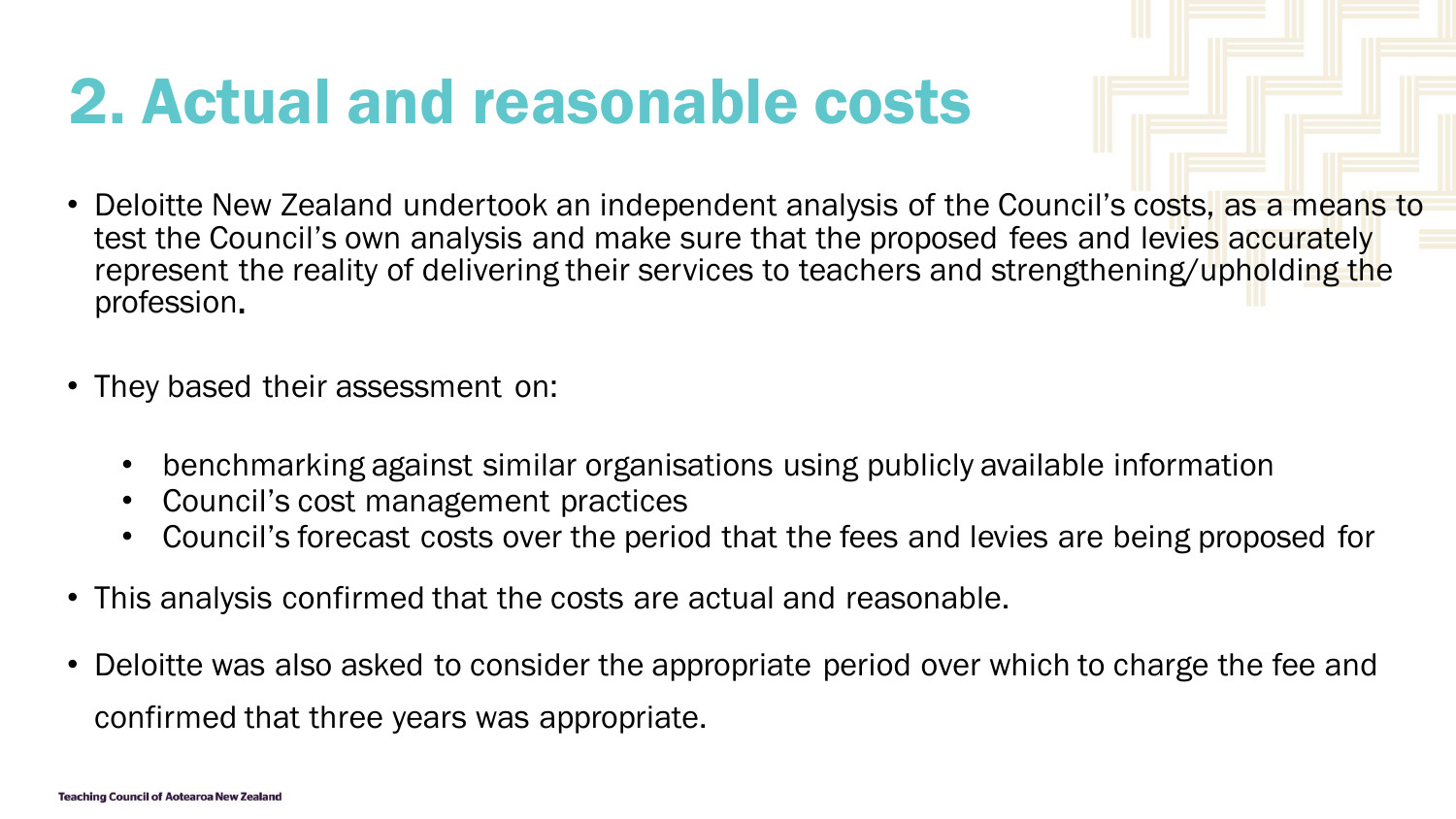## 3. The difference between a fee and levy

- Generally, a fee is a defined payment from a specified party to another in return for the provision of a good or service. For teachers, a fee is the payment made to be registered or have a practising certificate issued or renewed.
- A levy can be charged to a particular person or group for a specified purpose, but it is not necessarily for a specific good or service. For teachers, an example of a levy is the payment teachers make that is associated with the costs of the profession's conduct and competence functions.
- An individual teacher does not have a choice about receiving the service, so costs are shared across the profession. This also recognises it is in the profession's interests to retain responsibility for managing conduct and competence processes for its members.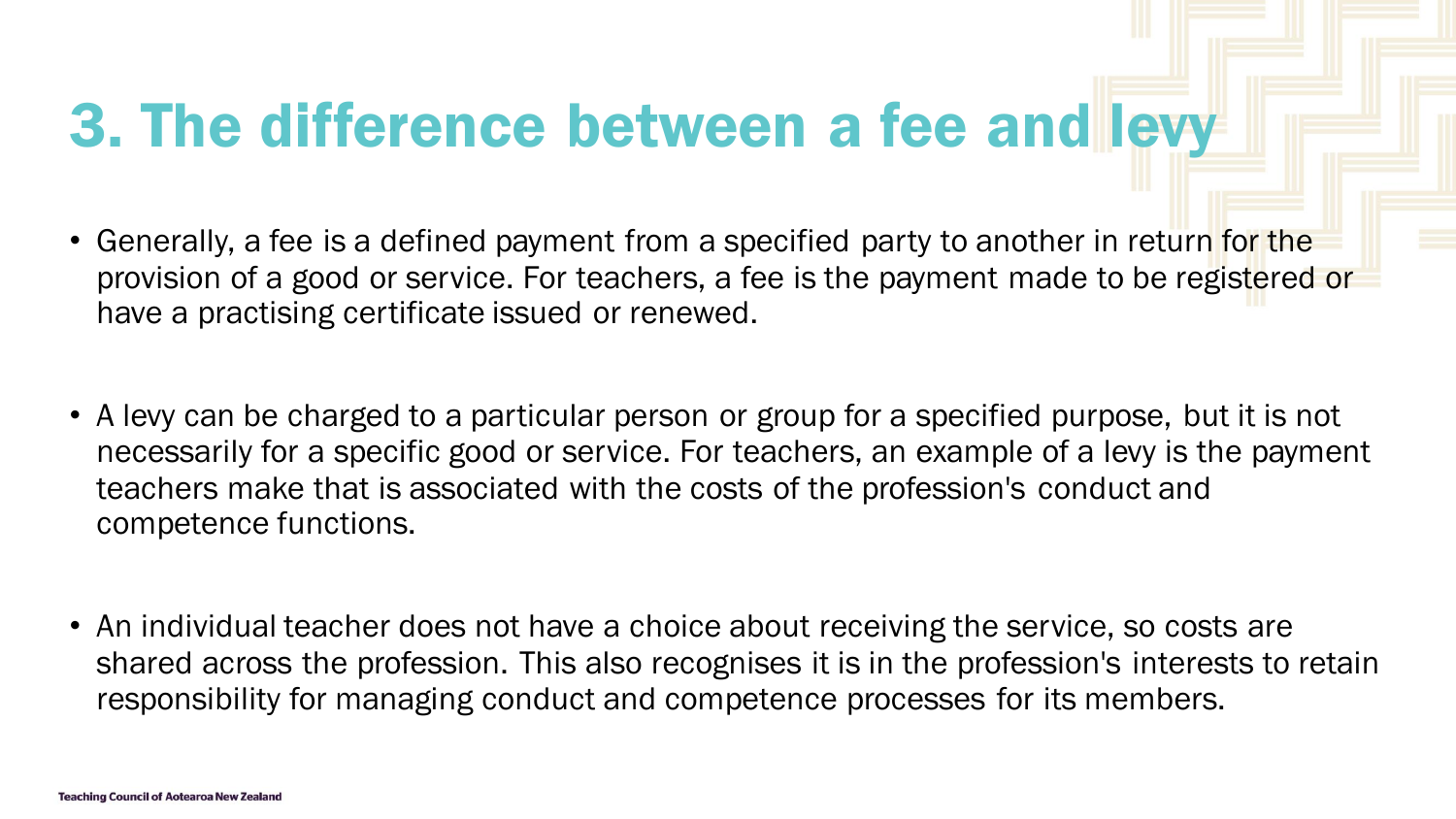#### Why propose a levy as well as fee increases?

- This is the first time the Council is proposing to set a levy. Amendments to the Education and Training Act 2020 clarified that a levy is a more appropriate mechanism than a fee for recovering the costs of some Council services and activities.
- The proposed levy reflects a change in the cost recovery mechanism; since 2015 the Council has had an expanded remit and new mandatory functions which were not charged for back in 2010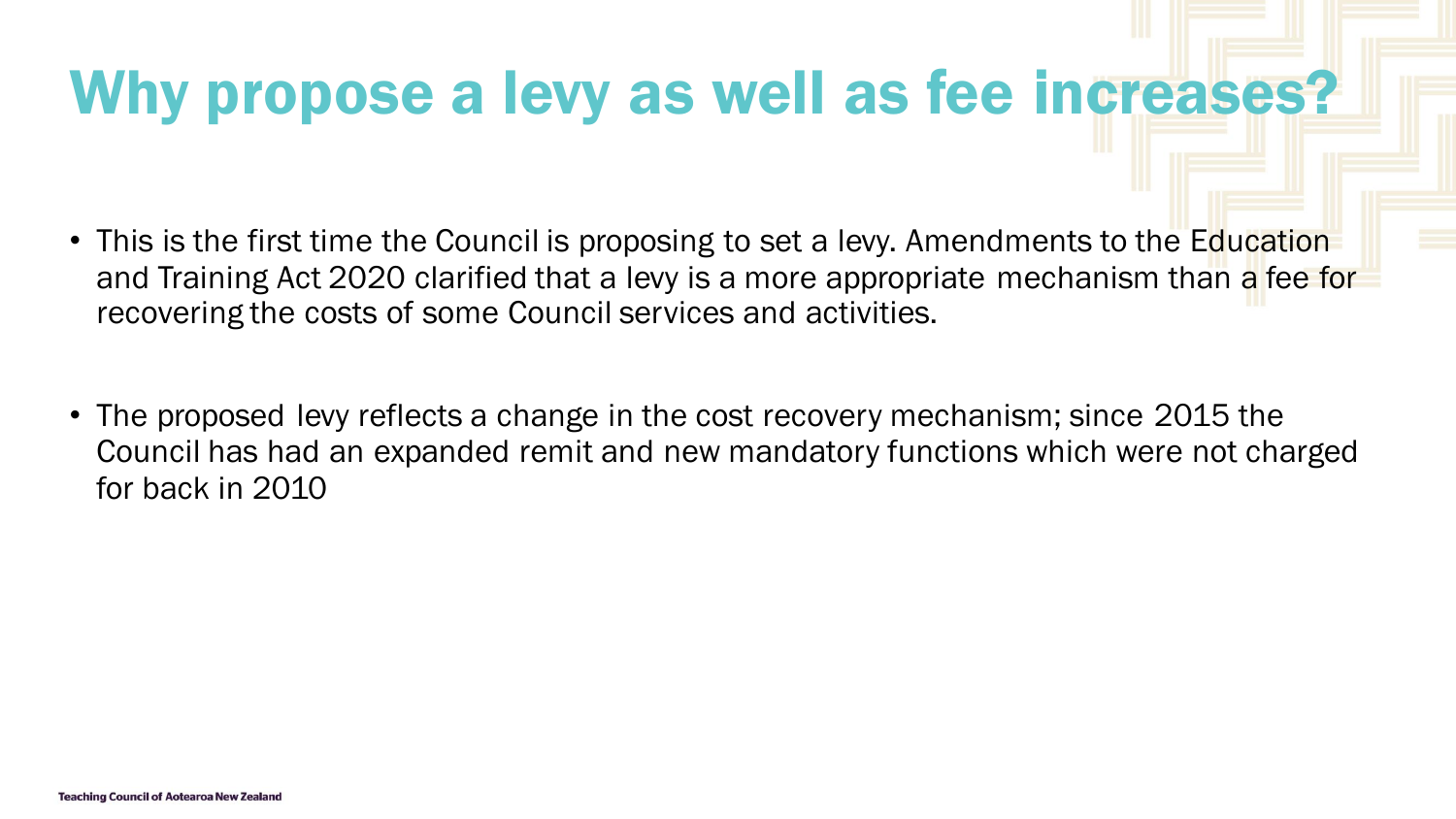## 4. Impacts of inflation

- A significant proportion of the overall amount proposed for the fees and levies includes an adjustment to take account of inflation from 2010 to 2021. The current fee of \$220.80 including GST was set in 2010 and has not been adjusted in the last 12 years.
- From the first quarter of 2010 to the second quarter of 2021, the Reserve Bank's inflation calculator showed general inflation (measured by the consumers price index) increased by 20.9%.<sup>2</sup> Over the same period, wages (as measured by the wages index) increased by 40.4%.<sup>3</sup> Taking a weighted average of the two in line with the proportion of Council's salaries and wages to other costs (60%: 40%) gives a weighted average inflation rate of 33%.
- On this basis, if the 2010 fee were increased solely to reflect the increased cost to deliver Council goods and services, it would be about \$292.78. While this would have resulted in an increase in available operational funding for the Council, it would still fall short of meeting Council's actual and reasonable costs (given the expanded remit, for example).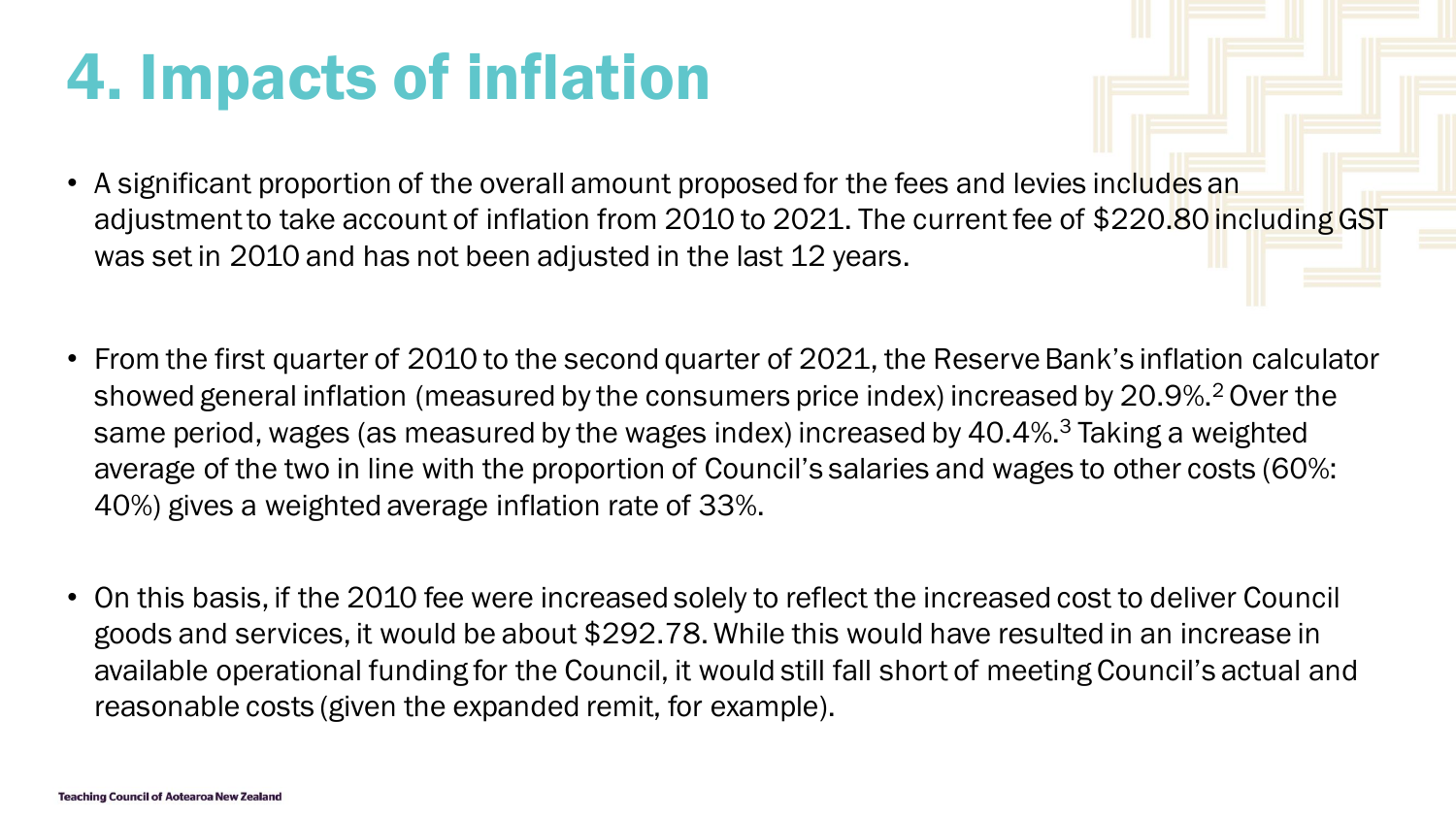# 5. The judicial review

The purpose of the Education and Training (Teaching Council fees, levies, and costs) Amendment Bill was to clarify that the Council could recover fees and levies in respect of all of its mandatory functions, as the High Court decision had pointed out that the Council's functions had been progressively expanded over time but the power to charge fees had not and therefore did not completely align with the functions.

We are only consulting on a 3 year renewal period.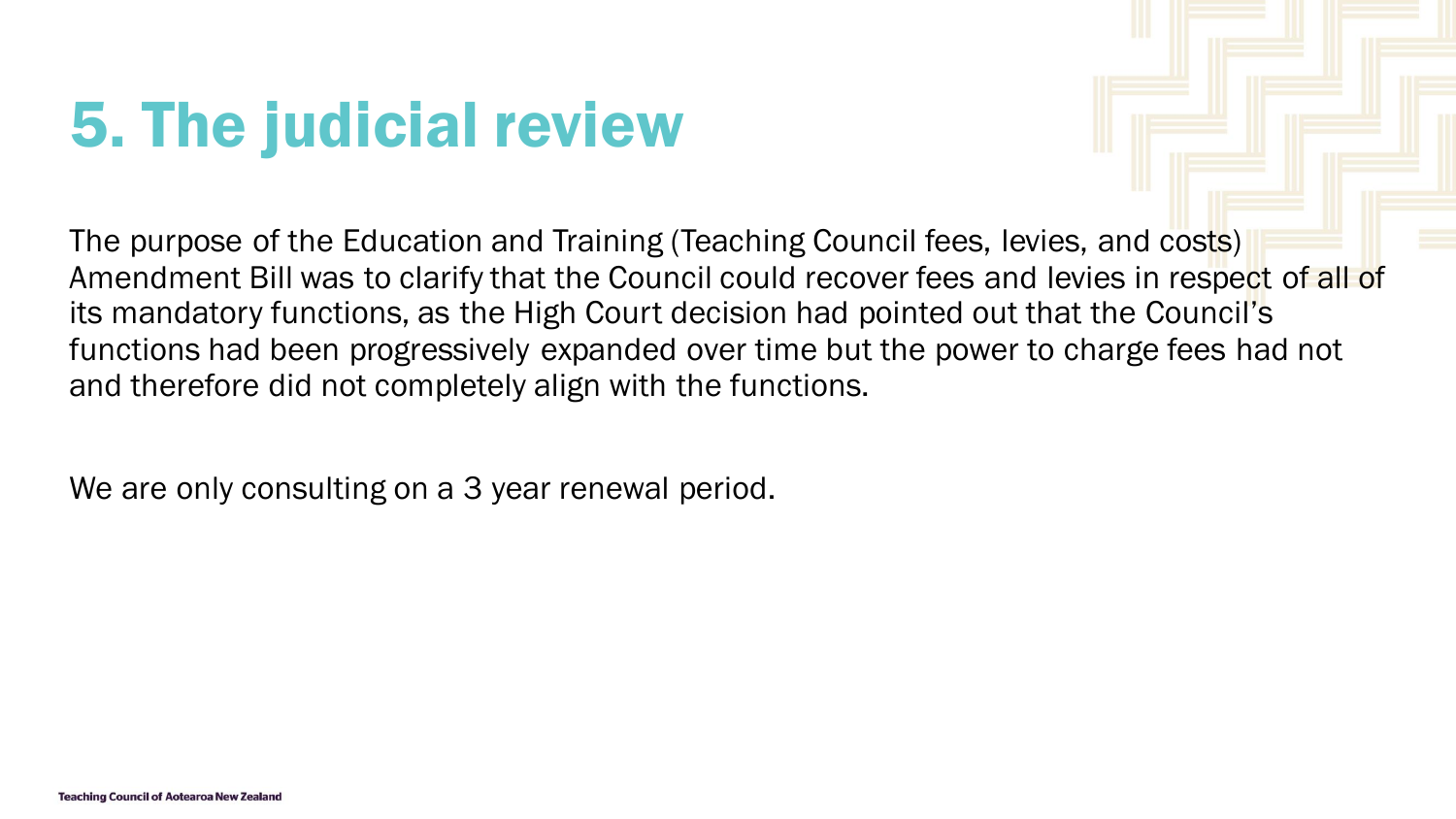# 6. Requests for further government subsidies

Throughout the pre-consultation period, the Teaching Council heard from key stakeholders a strong message that:

- There is a limit to the size of any increase in fees and levies that will be acceptable to teachers on the grounds of affordability
- That government should continue to contribute to the operational funding of the Council as its mandatory functions benefit society as well as teachers and the teaching profession
- That the consultation process should be undertaken over a much longer period to ensure that teachers can engage and be appropriately informed

All of these proposals would require further funding from government.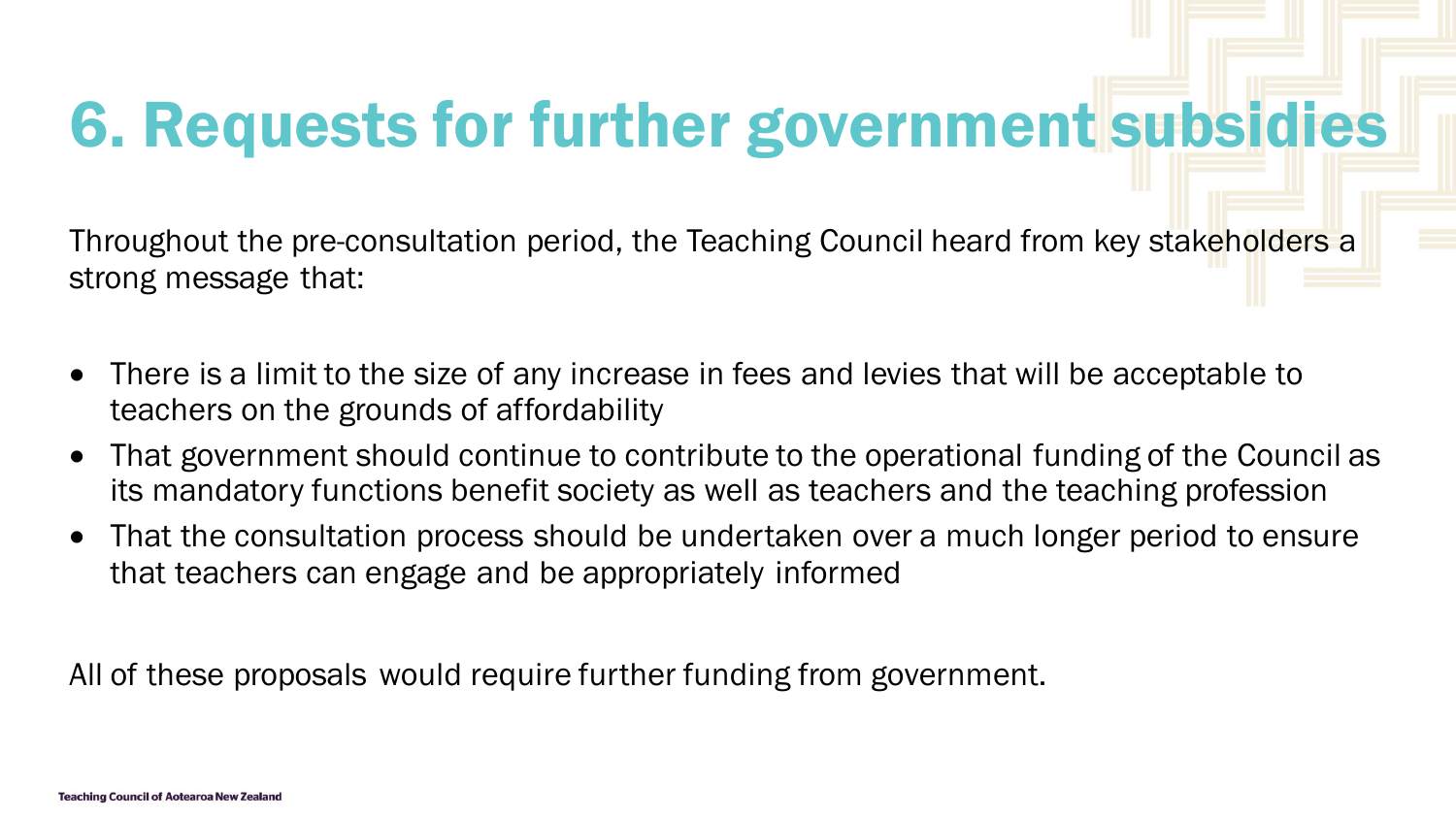#### Continued…

- In December 2021 the Chief Executive of the Teaching Council met with the Minister of Education. The Minister noted the Government had supported the introduction and passage of the Education and Training (Teaching Council Fees, Levies, and Costs) Amendment Bill through the house to ensure that the Council was able to lawfully charge fees and levies for all of its mandatory functions and ruled out providing the Council with further subsidies for its mandatory functions at this time.
- The Governing Council has therefore formally agree that the proposed fees and levies should be calculated on the assumption that 100% of the Council's actual and reasonable costs of delivering its mandatory functions must be covered by fees and levies as there is no independent source of funding available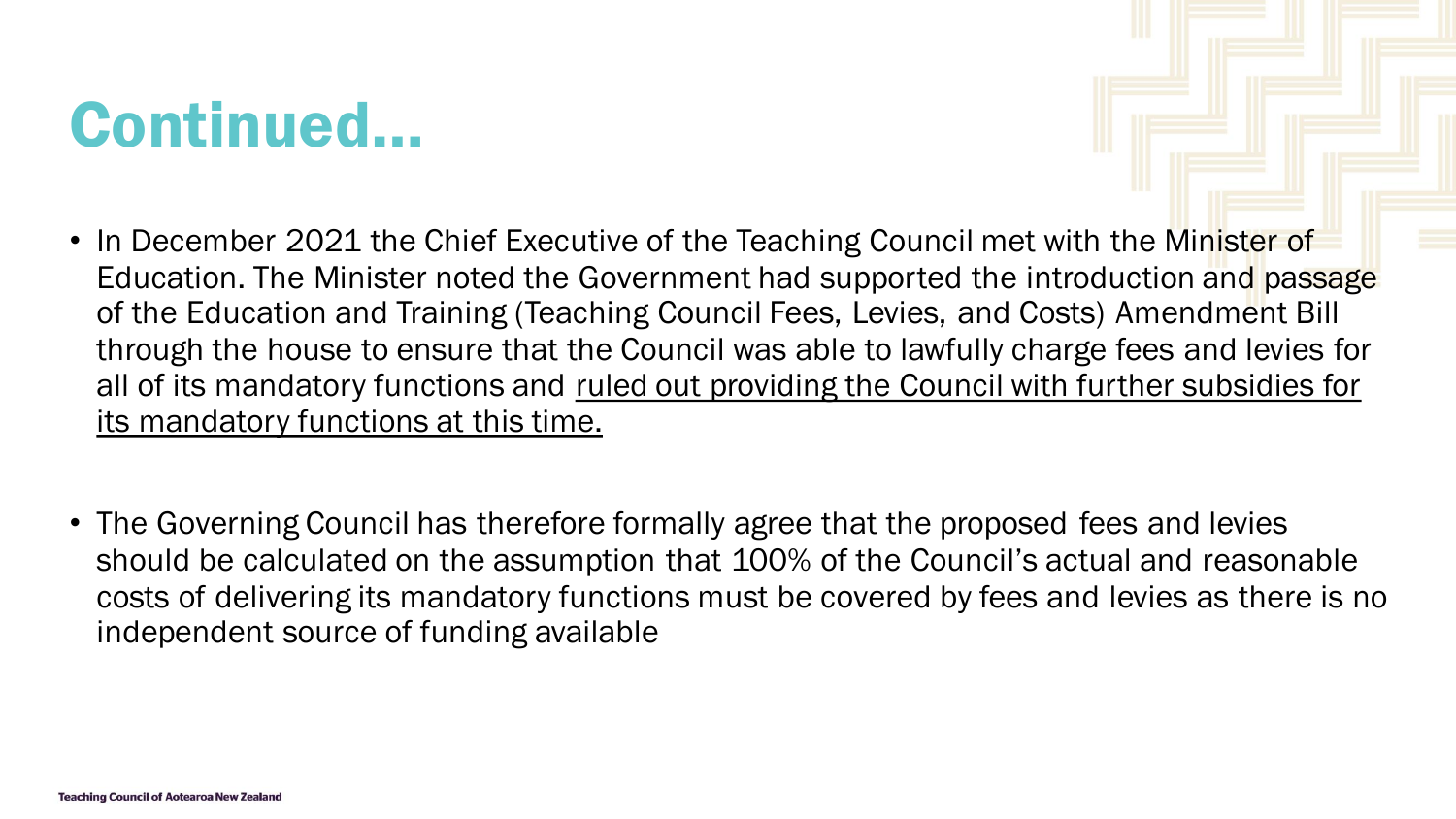## 7. Payments by instalments

The Council asked external experts to carry out a comprehensive feasibility study on offering payments by instalments, including a survey of around 500 teachers, and of that 53% indicated their interest in paying fees by instalments, and 35% said it 'would depend'

The largest preference for payment method is payroll deduction (31%), followed by automatic payment (20%). The majority (48%) of teachers surveyed indicated a preference for fortnightly payment frequency – presumably in line with fortnightly salary payments.

Overall, the findings of the feasibility study show that offering payments by instalment is legally and technically feasible. The key challenge remaining is the impact on the Council's cashflow during the transition from 3-yearly lump-sum payments, which would require the Council to borrow with an attendant cost that would ultimately have to be borne by teachers.

Therefore, the Council has included this option as a proposal for consultation.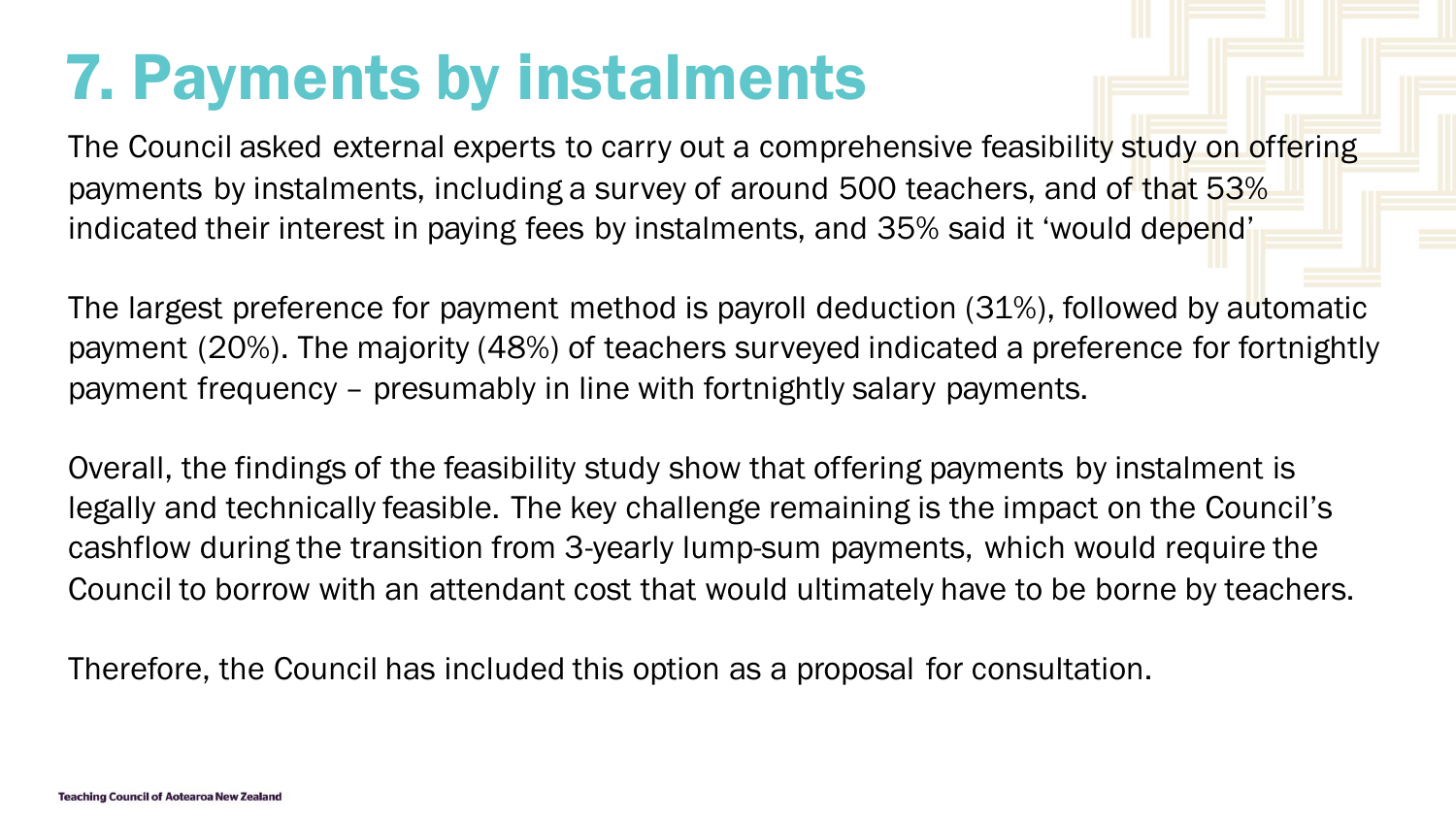## Payment by Instalments continued

Other instalment options that are being considered through the consultation are:

- Outsourcing to a "Buy Now Pay Later" provider such as Afterpay, which will provide a limited number of larger instalments
- To gauge teacher interest in a pre-payment type of option where teachers make small regular payments in advance removing the need for a teacher to have to pay a lump sum for renewing a practising certificate in the future.